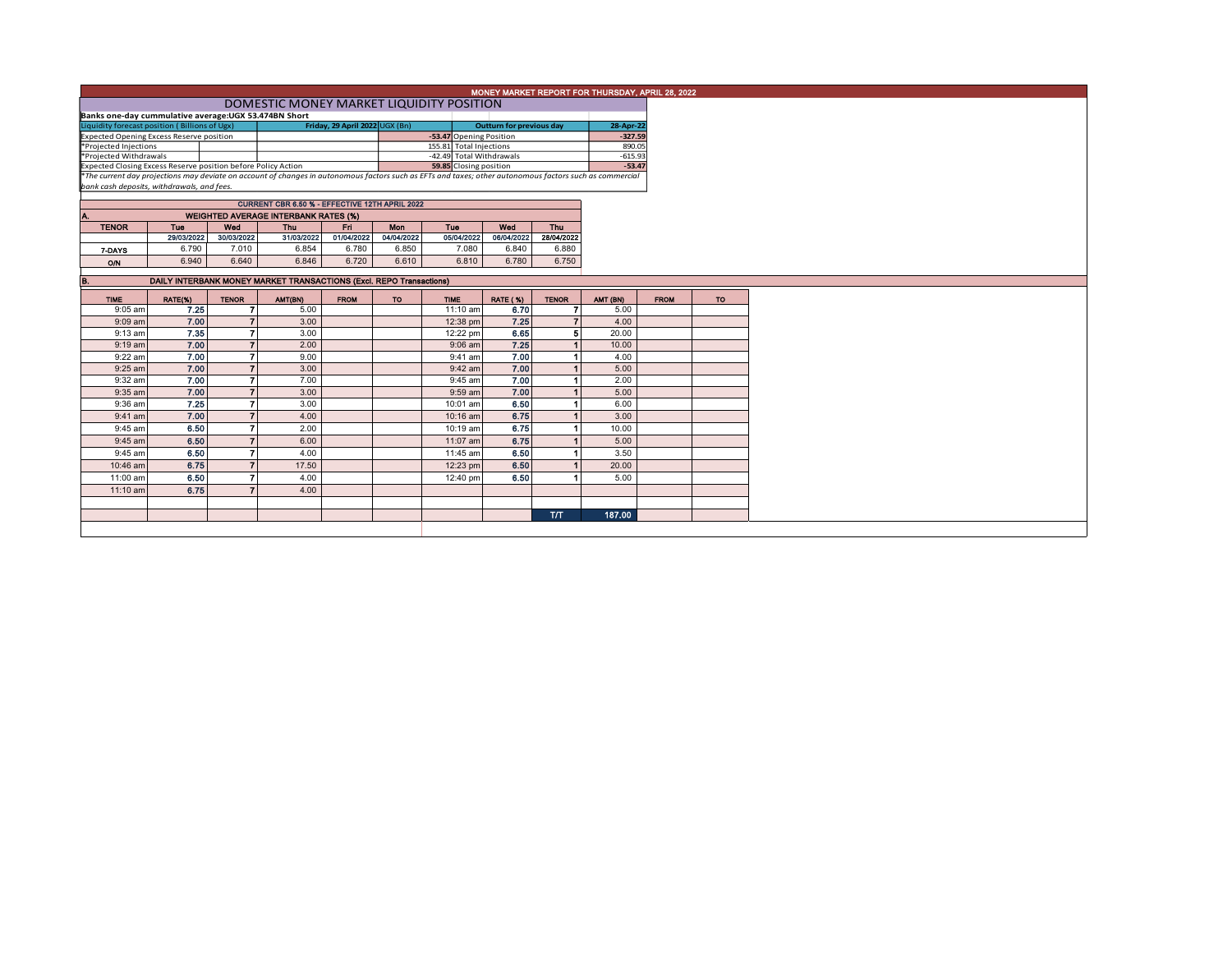CBR AND THE 7- DAY WAR INTERBANK RATES

## 9.500<br>
8.500<br>
8.000<br>
7.500<br>
7.000<br>
6.500<br>
5.500<br>
5.500<br>
4.500<br>
4.500

31/03/2022 01/04/2022 04/04/2022 05/04/2022 06/04/2022 07/04/2022 11/04/2022 12/04/2022 13/04/2022 14/04/2022 19/04/2022 20/04/2022 21/04/2022 22/04/2022 25/04/2022 26/04/2022 27/04/2022 29/04/2022 27/04/2022 29/04/2022 20:

• Overnight WAR =7-day WAR CBR rate -Upper bound -Lower bound

| D.<br>MONETARY POLICY OPERATIONS MATURITIES PROFILE: (05-MAY- 2022 TO 08-DECEMBER- 2022)       |                            |           |             |             |           |                          |             |                          |             |             |             |              |  |  |
|------------------------------------------------------------------------------------------------|----------------------------|-----------|-------------|-------------|-----------|--------------------------|-------------|--------------------------|-------------|-------------|-------------|--------------|--|--|
| <b>DATE</b>                                                                                    | <b>THUR</b><br><b>THUR</b> |           | <b>THUR</b> | <b>THUR</b> |           | <b>THUR</b>              | <b>THUR</b> | <b>THUR</b>              | <b>THUR</b> | <b>THUR</b> | <b>THUR</b> | <b>TOTAL</b> |  |  |
|                                                                                                | 05-May-22                  | 12-May-22 | 26-May-22   | 02-Jun-22   | 09-Jun-22 | 23-Jun-22                | 07-Jul-22   | 04-Aug-22                | 18-Aug-22   | 10-Nov-22   | 08-Dec-22   |              |  |  |
| <b>REPO</b>                                                                                    | 305.38                     |           |             | $\sim$      |           | $\overline{\phantom{0}}$ |             | $\overline{\phantom{0}}$ |             | -           | $\sim$      | 305.38       |  |  |
| <b>REV REPO</b>                                                                                |                            |           |             |             |           |                          |             | -                        |             |             |             |              |  |  |
| <b>BOU BILL/DEPO A</b>                                                                         | 537.46                     | 16.10     | 70.60       | 10.00       | 215.03    | 69.70                    | 48.05       | 33.00                    | 26.60       | 15.00       | 22.13       | 1.063.67     |  |  |
| <b>TOTALS</b>                                                                                  | 842.84                     | 16.10     | 70.60       | 10.00       | 215.03    | 69.70                    | 48.05       | 33.00                    | 26.60       | 15.00       | 22.13       | 1.369.05     |  |  |
| Total O/S Deposit Auction & BOU Bill balances held by BOU up to 08 December 2022: UGX 1.064 BN |                            |           |             |             |           |                          |             |                          |             |             |             |              |  |  |
| Total O/S Repo, Reverse Repo, BOU Bill balances held by BOU: UGX 1,369 BN                      |                            |           |             |             |           |                          |             |                          |             |             |             |              |  |  |

|                                                                  |             |                  |                                                                                                                                                                                                                      | <b>ED</b><br><b>MONETARY POLICY MARKET OPERATIONS</b> |                                                                 |                                       |                                                     |                                  |              |  |  |  |
|------------------------------------------------------------------|-------------|------------------|----------------------------------------------------------------------------------------------------------------------------------------------------------------------------------------------------------------------|-------------------------------------------------------|-----------------------------------------------------------------|---------------------------------------|-----------------------------------------------------|----------------------------------|--------------|--|--|--|
|                                                                  |             |                  |                                                                                                                                                                                                                      | (VERTICAL REPOS, REV-REPOS & BOU BILL)                |                                                                 |                                       |                                                     |                                  |              |  |  |  |
| 29/04/2022<br>On-the-run O/S T-BILL STOCKs (Bns-UGX)<br>5.755.42 |             |                  |                                                                                                                                                                                                                      |                                                       |                                                                 | <b>AMOUNT</b>                         | <b>WAR</b>                                          | <b>RANGE</b>                     | <b>TENOR</b> |  |  |  |
| 21.811.82<br>On-the-run O/S T-BONDSTOCKs(Bns-UGX)                |             |                  |                                                                                                                                                                                                                      |                                                       |                                                                 |                                       |                                                     |                                  |              |  |  |  |
| 27.567.24<br>TOTAL TBILL & TBOND STOCK- UGX                      |             |                  |                                                                                                                                                                                                                      | <b>REPO</b>                                           | 23-Mar                                                          | 110.00                                |                                                     |                                  |              |  |  |  |
| O/S=Outstanding                                                  |             |                  |                                                                                                                                                                                                                      | <b>REPO</b>                                           | 28-Mar                                                          | 496.00                                | 6.500                                               |                                  |              |  |  |  |
| <b>TOTAL STOCK</b>                                               |             | <b>CHANGE IN</b> |                                                                                                                                                                                                                      |                                                       | 29-Mar                                                          |                                       |                                                     |                                  |              |  |  |  |
| (BN UGX)                                                         | AT CUT OFF" |                  |                                                                                                                                                                                                                      | <b>REPO</b>                                           | 30-Mar                                                          | 300.90                                | 6,500                                               |                                  |              |  |  |  |
| 101.02                                                           | 6.601       | 0.100            |                                                                                                                                                                                                                      | <b>REPO</b>                                           | 31-Mar                                                          | 527.00                                | 6.500                                               |                                  |              |  |  |  |
| 369.86                                                           | 8.489       | 0.357            |                                                                                                                                                                                                                      | <b>BOU BILL</b>                                       | 31-Mar                                                          | 30.04                                 | 6.906                                               |                                  | 28           |  |  |  |
| 5.284.54                                                         |             | $-0.410$         |                                                                                                                                                                                                                      | <b>BOU BILL</b>                                       | 31-Mar                                                          | 20.08                                 | 7.103                                               |                                  | 56           |  |  |  |
| 595.21                                                           |             | 1.000            |                                                                                                                                                                                                                      | <b>BOU BILL</b>                                       | 31-Mar                                                          | 20.83                                 | 9.000                                               |                                  | 252          |  |  |  |
| $\overline{\phantom{a}}$                                         | 12.090      | $-1.010$         |                                                                                                                                                                                                                      | <b>REPO</b>                                           | 07-Apr                                                          | 253.00                                | 6,500                                               |                                  |              |  |  |  |
| 1.119.91                                                         | 14.390      | 1.390            |                                                                                                                                                                                                                      | <b>REPO</b>                                           | 11-Apr                                                          | 383.00                                | 6.500                                               |                                  | 3            |  |  |  |
| 10.689.66                                                        | 14.000      | 0.261            |                                                                                                                                                                                                                      | <b>REPO</b>                                           | 14-Apr                                                          | 393.00                                | 6.500                                               |                                  |              |  |  |  |
| 9.181.69                                                         |             | $-1.510$         |                                                                                                                                                                                                                      | <b>BOU BILL</b>                                       |                                                                 | 5.98                                  | 7.104                                               |                                  | 28           |  |  |  |
| 225.35                                                           | 15,900      | 0.400            |                                                                                                                                                                                                                      | <b>BOU BILL</b>                                       | 14-Apr                                                          | 212.71                                | 7.109                                               |                                  | 56           |  |  |  |
|                                                                  |             |                  |                                                                                                                                                                                                                      | <b>BOU BILL</b>                                       | $14-Apr$                                                        | 47.25                                 | 7.357                                               |                                  | 84           |  |  |  |
|                                                                  |             |                  |                                                                                                                                                                                                                      | <b>REPO</b>                                           | 19-Apr                                                          | 182.00                                | 6.500                                               |                                  |              |  |  |  |
|                                                                  |             |                  |                                                                                                                                                                                                                      | <b>REPO</b>                                           | 22-Apr                                                          | 195.00                                | 6.500                                               |                                  |              |  |  |  |
|                                                                  |             |                  |                                                                                                                                                                                                                      | <b>REPO</b>                                           | 25-Apr                                                          | 195.00                                | 6.500                                               |                                  |              |  |  |  |
|                                                                  |             |                  |                                                                                                                                                                                                                      | <b>REPO</b>                                           | 26-Apr                                                          | 172.00                                | 6.500                                               |                                  |              |  |  |  |
|                                                                  |             |                  |                                                                                                                                                                                                                      | <b>REPO</b>                                           | 27-Apr                                                          | 189.00                                | 6.500                                               |                                  |              |  |  |  |
|                                                                  |             |                  |                                                                                                                                                                                                                      | <b>REPO</b>                                           | 28-Apr                                                          | 305.00                                | 6.500                                               |                                  |              |  |  |  |
|                                                                  |             |                  |                                                                                                                                                                                                                      |                                                       |                                                                 |                                       |                                                     |                                  | 28           |  |  |  |
|                                                                  |             |                  |                                                                                                                                                                                                                      | <b>BOU BILL</b>                                       |                                                                 | 68.95                                 | 7.103                                               |                                  | 56           |  |  |  |
|                                                                  |             | YTM (%)          | (EI) STOCK OF TREASURY SECURITIES<br>LAST TBIILS ISSUE DATE: 27-APRIL-2022<br><b>YTM</b> (+/-)<br>9.180<br>11.000<br>14.390<br>Cut OFF is the lowest price/ highest yield that satisfies the auction awarded amount. |                                                       | <b>OMO</b><br>29/04/2022 REPO<br><b>REPO</b><br><b>BOU BILL</b> | <b>ISSUE DATE</b><br>17-Mar<br>28-Apr | 168.00<br>136.00<br>$14-Apr$<br>50.03<br>$28-Apr$ - | 6.500<br>6.500<br>6.500<br>6.906 |              |  |  |  |

WAR-Weighted Average Rate